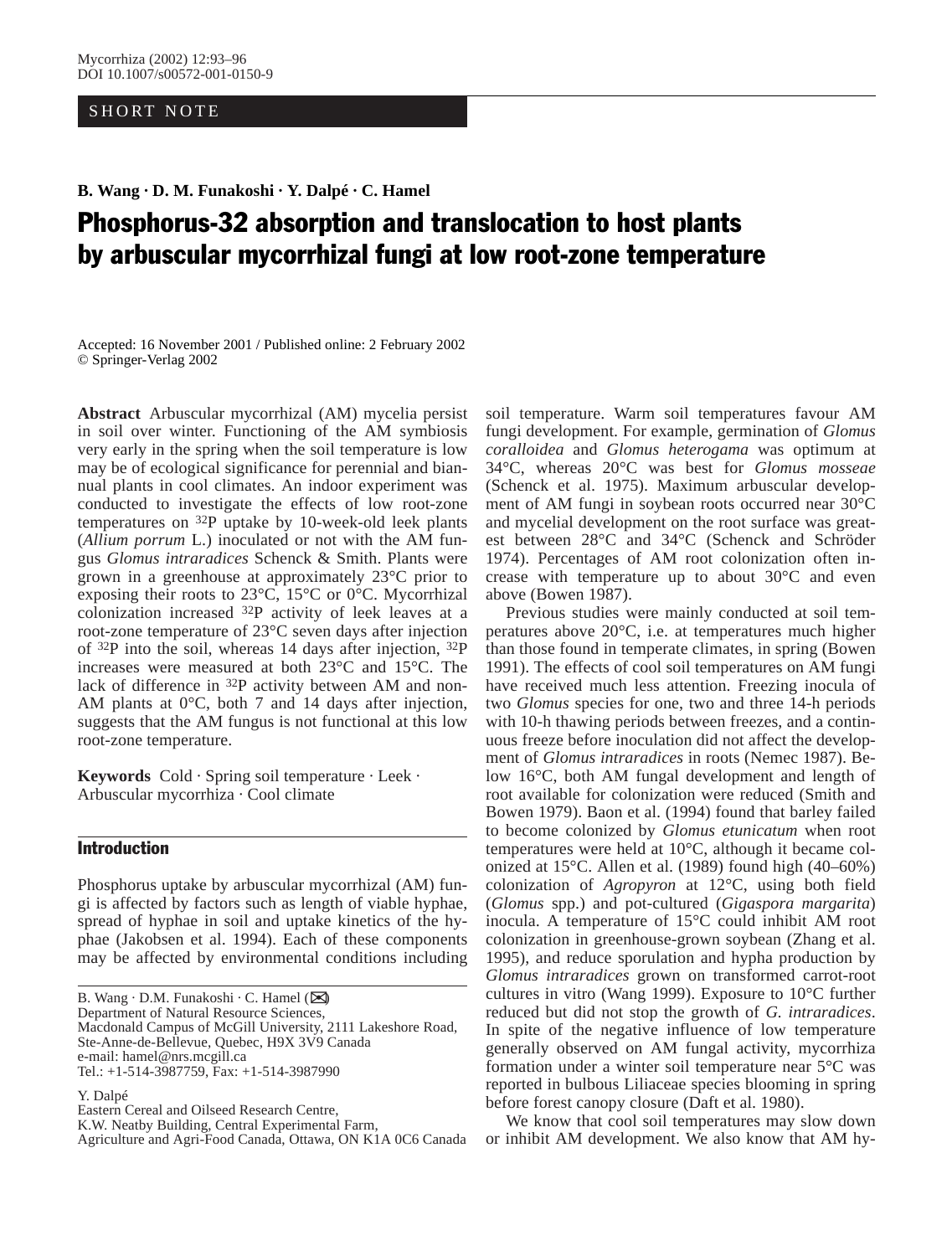phae are capable of surviving and retaining infectivity during periods when the vegetation with which they developed is either dormant or actually dead (Jasper et al. 1993; Addy et al. 1997). But we do not know if existing AM mycelia are functional in early spring when the shoots of perennial plants are exposed to sun and drying conditions before the soil has time to warm up. Soil water is abundant after snowmelt but cool soil temperatures restrict plant water uptake and, in turn, photosynthesis rates (Bergh and Linder 1999; Wang and Zwiazek 1999). Cool soil temperatures also reduce nutrient diffusion rate in soil. The AM mycelia, if active at low soil temperature, may hasten growth recovery in perennial or biannual host plants in spring.

Leek is a mycorrhiza-dependent plant. It is also a cold-tolerant biannual plant that can overwinter under the snow and emerge intact the following spring to bloom and produce seeds. Therefore, leek is a plant whose mycorrhiza could be active early in spring and hence, under low soil temperature.

Radioactive tracer (32P) and compartmentalizedsystem experiments have demonstrated that AM extraradical hyphae can take up P from soil and transport it to roots where it is used by the host plant (Jakobsen et al. 1992a, 1992b; Pearson and Jakobsen 1993). In this study, we tested the ability of a pre-established AM mycelium to function at low temperature, using 32P uptake by leek as an indicator.

## Materials and methods

AM and non-AM plants were produced in a greenhouse maintained at temperatures of 23-26°C. A sandy loam soil [pH 4.2; Mehlich-3 (Mehlich 1984) extractable P, K, Ca and Mg, 39, 117, 964 and 61 mg kg–1, respectively] was oven-sterilized at 80°C for 4 h to eliminate indigenous AM fungi. The commercial inoculum, Mycorise (Entreprises Premier, Rivière-du-Loup, Quebec) which contains *G. intraradices* initially isolated from Pont-Rouge (Quebec), was mixed into the sterilized soil of designated pots at a rate of 30 ml 0.4-l pot–1. A portion of the inoculum was autoclaved for 30 min at 123°C, and was thoroughly mixed with sterilized soil at the same rate to form the control treatment. Four leek (*Allium porrum* L.) seeds were surface-sterilized twice with 0.5% NaOCl (2 min), rinsed thoroughly with sterilized de-ionized water, sown in a hole made at the centre of each pot and thinned to two seedlings per pot after emergence. Therefore, each experimental unit included two plants. The root temperature was set at 23°C using a thermostatically controlled water-bath circulation system. The system was as follows: 2-l plastic containers were glued and sealed to the bottom of water baths (68×42 cm) with silicon sealant (GE Silicones Canada, Pickering, Ontario) to form water-free chambers around which temperature-controlled water circulated. A hole, drilled in the base of each container and through the bottom of the water bath, allowed for excess water to drain from the chambers. Pots were randomly placed in the water-bath chambers. The soil was maintained at field capacity by watering as needed with deionized water during the growth period. Pots were not fertilized.

Ten weeks after sowing and inoculation, eight inoculated and eight non-inoculated pots were randomly selected and harvested for biomass and colonization determination in order to verify plant status before the rest of the pots were transferred from the greenhouse to the radioisotope laboratory for 32P injection. Plant roots and shoots were weighed fresh. Shoots were dried and total shoot

dry mass was measured. Roots were washed and total root length was estimated using the computerized image analysis system, WinRhizo (Regent Instruments, Quebec). Roots were cut into 1-cm pieces. A subsample of each root system was taken for the determination of AM colonization and the rest of the roots was used for the determination of dry matter content and calculation of total root dry mass. Percentage of AM root colonization was determined under a dissecting microscope using the grid-line intersect method (Giovannetti and Mosse 1980) after roots were cleared in 10% (w/w) KOH and stained with 0.01% acid fuchsin (Kormanick and McGraw 1982) overnight at room temperature.

In the radioisotope laboratory, pots containing AM and non-AM pots were assigned randomly to one of three root-zone temperatures: 0°C, 15°C or 23°C. Designated pots were wrapped in plastic bags and maintained at 0°C in an ice bath in which water was circulated. Water-bath circulation systems at 15°C and 23°C were thermostatically controlled. Pots were long and thin (19 cm long×4 cm upper-end diameter and 2.5 cm lower-end diameter) minimizing the effect of the lamps heating the soil surface on soil temperature. There were eight pots per treatment. All shoots were exposed to 23°C air temperature. Plants were first acclimated for 5 days in their new environment. In the labelling units, plants were exposed daily for 14 h to light at 400 mol  $m^{-2} s^{-1}$  from Cool White Sylvania fluorescent tubes. Before 32P application, pots were watered to field capacity, and no watering was performed after labelling. Five millilitres of a <sup>32</sup>P-labelled  $H_3PO<sub>4</sub>$  (ICN Biochemicals, Costa Mesa, Calif.) solution containing an activity of 715 KBq was applied by injection into each pot, 3 cm away from plant crowns and 7 cm beneath the soil surface. Measurements of 32P activity were made at 1 and 2 weeks after 32P injection. Preparation involved: sampling and weighing young leaf tips (14- to 17 mg samples), mixing leaflet samples with a 1.0 ml aliquot of a 1:2 (v:v) solution of 33%  $H_2O_2$  and 66% HClO<sub>4</sub>, digesting the samples for 2 h in an oven at  $62^{\circ}$ C, and adding 12 ml distilled water to each vial. Readings of 32P were taken for 1 min per sample with a liquid scintillation spectrometer, model LKB 1219 Rackbeta. Before statistical analysis, readings were corrected for background radiation and 32P decay.

The general linear model procedure of the SAS statistical software package (SAS Institute 1992) was used for the statistical analysis. Protected least significant difference tests were used to determine the significance of differences between treatment means at the 5% probability level.

## Results and discussion

After 10 weeks of growth in the greenhouse at 23°C, i.e. just prior to 32P application, plants inoculated with *G. intraradices* had 85% of their root length colonized. No mycorrhizal colonization was detected in non-AM plants. Plant root length (AM, 1.27 m; non-AM, 1.32 m), and shoot  $(AM, 0.13$  g; non-AM,  $0.11$  g) and root  $(AM,$ 0.015 g; non-AM, 0.017 g) dry mass of inoculated and non-inoculated controls did not differ significantly (*P*<0.05).

Low root-zone temperature decreased (*P*<0.05) 32P activity both in AM and non-AM plants.  $PO<sub>4</sub><sup>3-</sup>$  are sparsely soluble and move mainly by diffusion in soil (Tisdale et al. 1993). Temperature is an important variable affecting diffusion rate and, hence, P movement in soil (Brady and Weil 1999). P uptake by plants is metabolism dependent and plant metabolism is temperature sensitive (Grant and Robertson 1997). Therefore, the reduction in 32P uptake observed could be attributable to either a slower 32P diffusion rate or to a slower <sup>32</sup>P uptake and loading in phloem at low root-zone temperatures, or to both.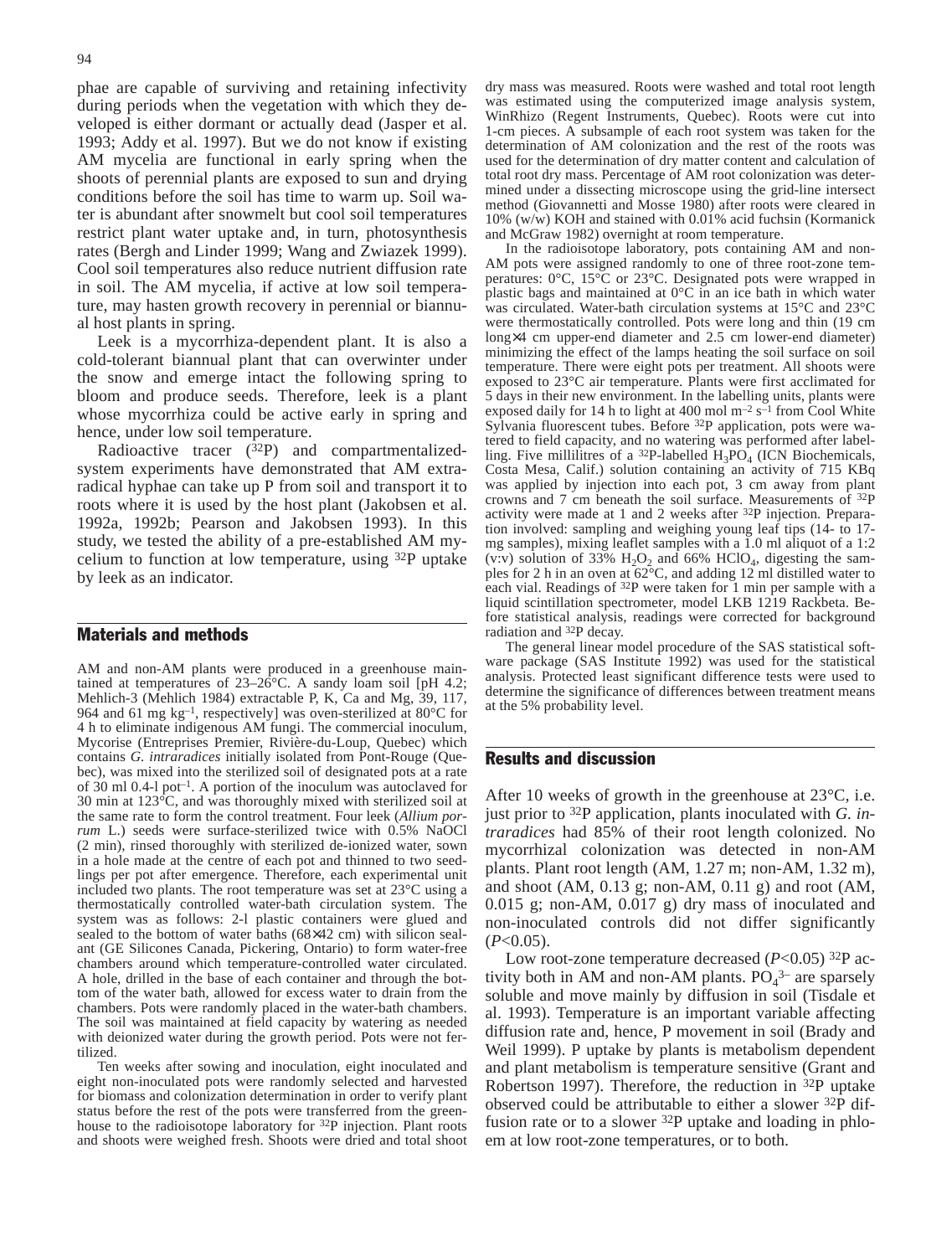

**Fig. 1** 32P activity in leek leaves at three temperatures 7 and 14 days after injection, with SEMs. *Grey bars* Arbuscular mycorrhizal (AM), *black bars* non-AM

The length of path for diffusion is another important factor influencing P movement in soil. AM hyphae grow profusely in soil well beyond the zone exploited by roots. They explore extensively a large soil volume, take up  $PO_4^{3-}$  ions from the bulk of soil, and transport them to the host roots reducing in this way the effective path for diffusion of the ions. Consequently, mycorrhizae would seem important for P uptake when low soil temperature restricts the diffusion of  $PO<sub>4</sub><sup>3-</sup> ions$  in soil.

A significant (*P*<0.05) mycorrhiza by temperature interaction at both sampling times indicated that, contrary to expectations, the relative contribution of *G. intraradices* to 32P uptake was smaller at low temperatures. Seven days after injection of 32P into the soil, 32P activity in AM plants whose roots were held at 23°C was significantly higher than that of non-AM plants held at the same temperature (Fig. 1). Fourteen days after injection, mycorrhizal fungi increased the 32P activity of leek leaves at both 23°C and 15°C. No difference between mycorrhizal treatments was found at 0°C, regardless of the date of sampling. Leaf  $32P$  activity at  $0^{\circ}C$  was always higher than the background level, indicating that P was being taken up even at the lowest root-zone temperature. These observations suggest that leek roots had some activity at 0°C, whereas the contribution of *G. intraradices* to uptake ceased to be significant. Perhaps cold affects the AM fungus more severely than the root.

It is unlikely that AM mycelia freeze at 0°C. In other biological systems, in plants for example, several electrolytes reduce the cytoplasm freezing point. Fungal hyphae can also become cold-hardened (Mazur 1968; Park 1968). Amijee and Stribley (1987) suggested that trehalose compounds inside AM fungi could also lower the freezing point of their cytoplasm. The mucilaginous material coating many soil microorganisms (Park 1968; Stotzky 1972) could also prevent ice crystal formation in the vicinity of vulnerable AM fungal tissues. Addy et al. (1994) described the cytoplasm of AM mycelia extracted from frozen soil as being included in beads separated from each other by voids, within hyphal tubes, presumably as a result of drying. Drying is a strategy used by plants to avoid frost damage during winter, which could also be used by fungi. Discontinuity of the cytoplasm within hyphal tubes would prevent the transport of P through cytoplasmic streaming as well as through diffusion or bulk flow. For safety reasons, we did not verify the state of the AM cytoplasm in soil maintained at 0°C.

Leek is a biannual plant. As such, its mycorrhiza is expected to be active in spring under low soil temperature conditions. The strain of *G. intraradices*, initially isolated from cold-temperate climate, Quebec, Canada, should have potential for cold tolerance. Nevertheless, we did not observe in our artificial system mycorrhizal activity at 0°C in leek plants. However, we cannot conclude that this is also the case in nature. We cannot rule out that gradual cold hardening in fall or overwintering alter mycorrhizal metabolism and can condition AM mycelia to be functional before soil warming in spring. This hypothesis needs to be tested in the field.

**Acknowledgements** This research was funded by a NSERC Strategic Grant to C. Hamel. The authors are grateful to Tim McDonald for editing the manuscript.

## **References**

- Addy H, Schaffer G, Miller MH, Peterson RL (1994) Survival of a VAM fungus in frozen soil over winter. Mycorrhiza 5:1–5
- Addy H, Miller MH, Peterson RL (1997) Infectivity of the propagules associated with extraradical mycelia of two AM fungi following winter freezing. New Phytol 135:745–753
- Allen MF, Allen EB, Friese CE (1989) Responses of the nonmycotrophic plant *Salsola kali* to invasion by vesiculararbuscular mycorrhizal fungi. New Phytol 111:45–49
- Amijee F, Stribley DP (1987) Soluble carbohydrates of vesiculararbuscular mycorrhizal fungi. Mycologist 21:20–21
- Baon JB, Smith SE, Alston AM (1994) Phosphorus uptake and growth of barley as affected by soil temperature and mycorrhizal infection. J Plant Nutr 17:479–491
- Bergh J, Linder S (1999) Effects of soil warming during spring on photosynthetic recovery in boreal Norway spruce stands. Global Change Biol 5:245–253
- Bowen GD (1987) The biology and physiology of infection and its development. In: Safir GR (eds) Ecophysiology of VA mycorrhizal plants. CRC Press, Boca Raton, Fla. pp 27–70
- Bowen GD (1991) Soil temperature, root growth and plant function. In: Waisel Y, Eshel AE, Kafkafi U (eds) Plant root: the hidden half. Dekker, New York, pp 309–330
- Brady NC, Weil RR (1999) The nature and properties of soils, 12th edn. Prentice-Hall, Upper Saddle River, N.J.
- Daft MJ, Chilvers MT, Nicolson TH (1980) Mycorrhizas of the Lilliflorae. 1. Morphogenesis of *Endymion non-scriptus* (L.) Garke and its mycorrhizas in nature. New Phytol 85:181–189
- Giovannetti M, Mosse B (1980) An evaluation of techniques for measuring vesicular arbuscular mycorrhizal infection in roots. New Phytol 84:489–500
- Grant RF, Robertson JA (1997) Phosphorus uptake by root systems: mathematical modelling in ecosystems. Plant Soil 188:279–297
- Jakobsen I, Abbott LK, Robson AD (1992a) External hyphae of mycorrhizal fungi associated with *Trifolium subterraneum* L. I. Spread of hyphae and phosphorus inflow into roots. New Phytol 120:371–380
- Jakobsen I, Abbott LK, Robson AD (1992b) External hyphae of mycorrhizal fungi associated with *Trifolium subterraneum* L. 2. Hyphal phosphorus transport, a keystone to mycorrhizal enhancement of plant growth. New Phytol 120:509–516